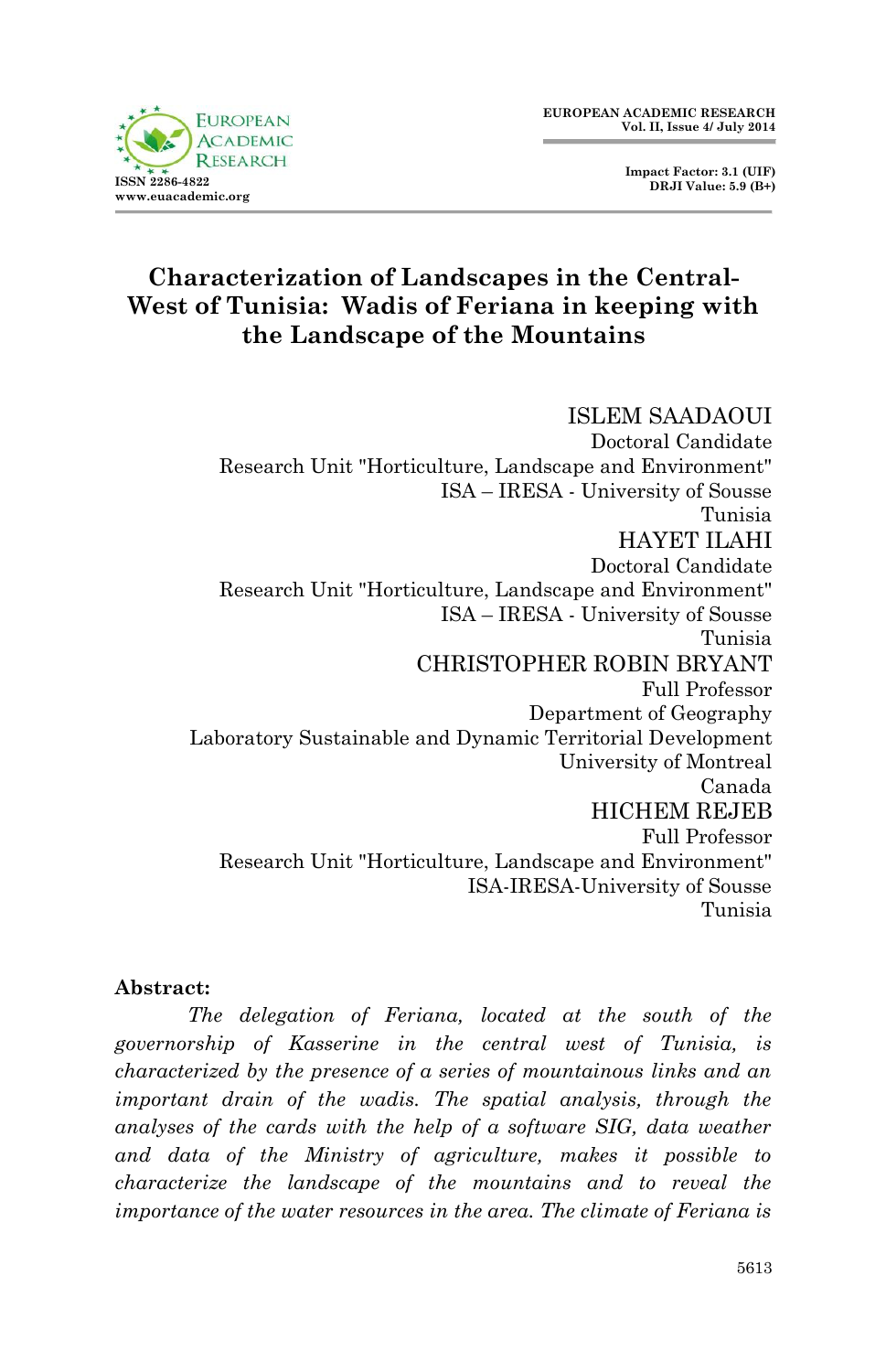*a Mediterranean climate with continental aspect marked by the irregularity of rainfall and its contrasted seasons. Thus the study shows that the geographical and climatic factors work the landscapes of this area. The mountains are part of the Southern zone of Djebel Chaambi, and occupy all the Northern zone of the delegation (Common of Bouchebka). These rugged reliefs are covered by an important forest vegetation that occupies 20 651 ha which is 13.1% of the total forest surface of the Governorship of Kasserine. The wadis are 43 wadis that the most important are "Bouhaya Wadi" and "BouChebka Wadi". The majority of the wadis are located especially on the mountainous links (Djebel Bouchebkha and Djebel Feriana), creating a specific landscape of the mountains of the area. The landscape analysis of the territories of the area of Feriana revealed the importance of the landscapes of the mountains on the ecological plan and the principal role that they play of in the construction of atypical landscape of the area of Feriana.*

**Key words:** Landscape of the mountains, water resources, wadis, Feriana.

### **1. Introduction**

The landscape had become the resident society products (Donadieu and Rejeb, 2009) they are part of the ecosystem (Toussaint, 2003).The word which, at the 4th century, for the first time in the world, took the direction of "landscape", "the mounts and water". It had been used during centuries without aesthetic connotation, with the direction of "water of the mountain", primarily by hydraulic engineers. These mountain waters were also the haunt of spirits of the wilderness (Berque, 2009). The area of Feriana located in central west of Tunisia is characterized by important forest formations as well as a drain of as much of importance presenting 43 wadis. It is starting from the mountains that the wadis occur (MEDD, 2006). The landscapes of mountains constitute a natural heritage and cultural vulnerable (Quétier and al., 2010). The wadis and the hydraulic resources also played a significant role in the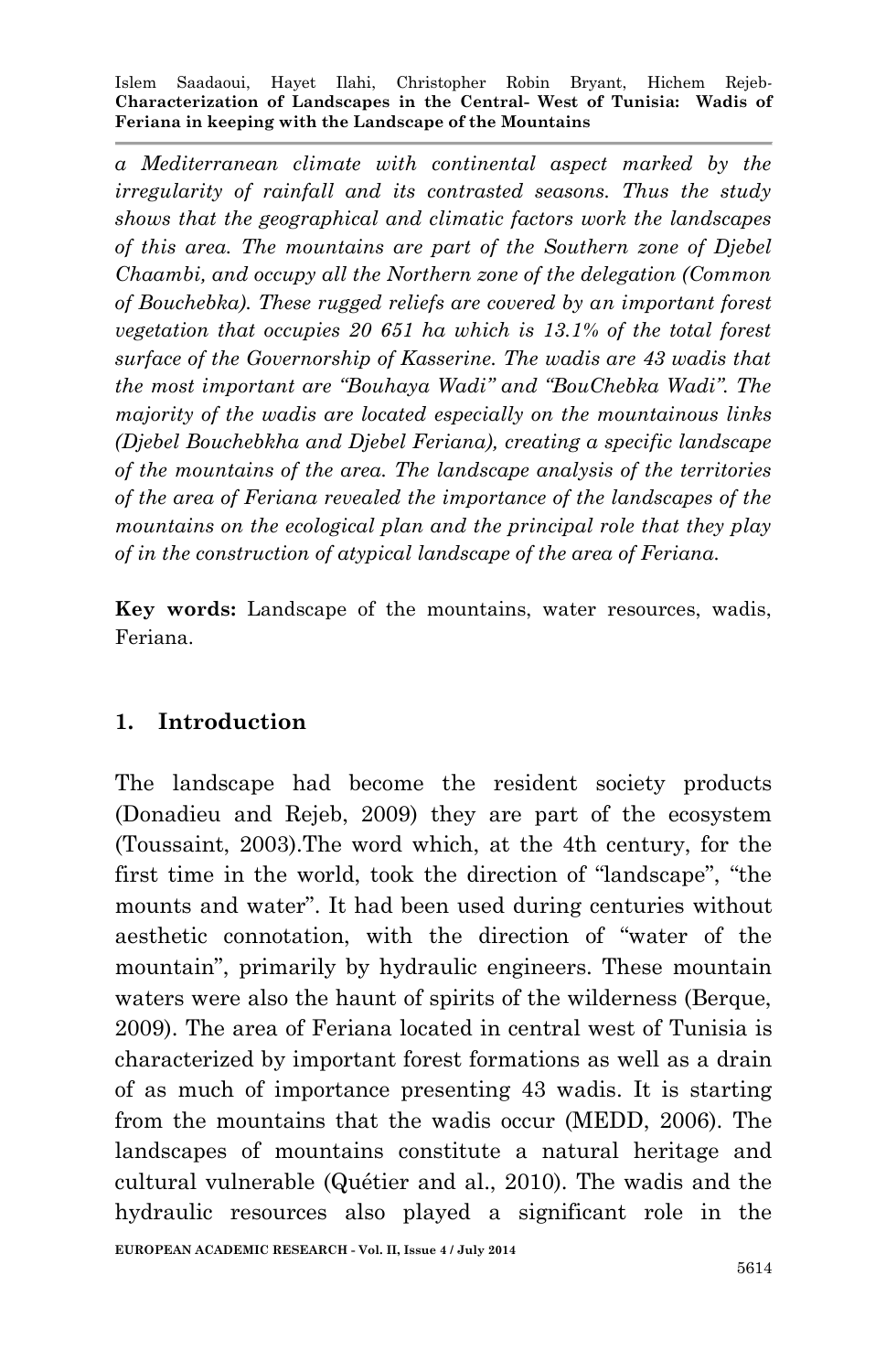dynamics of the landscapes. From analyses representative of some natural situations, this synthesis will focus on what could represent the landscapes and their insertions in various territorial typologies of occupation (Rejeb, 2011). We are interested in this research to prove the interrelationship between the wadis and the mountains which create a specific landscape of this zone.

### **2. Materials And Methods**

### **2.1. Presentation of the study site**

The region of Feriana is at the western south of the Governorship of Kasserine between 35°9' and 35°15' of Northern latitude and between 8°38' and 8°45' of longitude. The delegation covers a surface of 91 200 ha (11% of the total surface area of the Governorship of Kasserine). The forests occupy a surface of 20651 ha (Atlas of the governorship of Kasserine, 2012). The delegation receives precipitations from 400 to 450 mm/yr unequally distributed with one dry summer season. The annual average temperature is of 17.5 °C, the region is characterized by instability of the weather (Seibert and Gharbi, 2001). The delegation is characterized by the abundance of the water resources.



**Fig.1. Localization of the site of study**

**EUROPEAN ACADEMIC RESEARCH - Vol. II, Issue 4 / July 2014**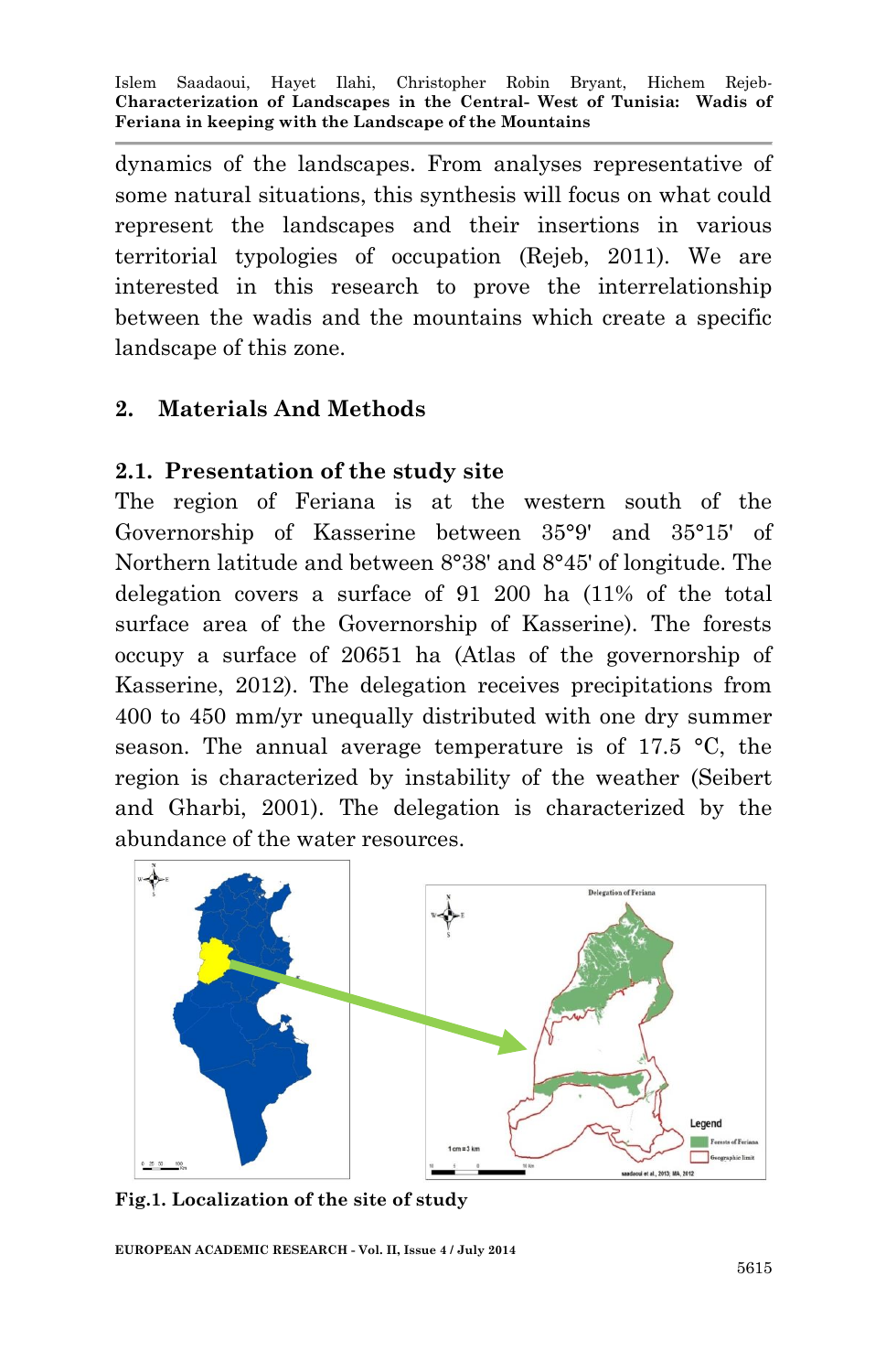# **2.2. Materials**

In order to characterise the relation among the wadis of the area and its reliefs, we have recourse to a computer software SIG (ARC GIS v 9.3), some thematic maps on the scale 1/250 000, of the cuts of the topographic map on the scale 1/50 000 of the statistics weather, agricultural, and statistics of the M.I.T: ONM.

# **2.3. Methods**

# **2.3.1. Weather data processing**

From the weather data of the station of Feriana we could carry out the ombrothermic diagram of the area, and the diagram of the monthly rainfall values and their contribution (in %) in total annual rainfall.

# **2.3.2. Cartographic data processing**

Using the computer software SIG (ARC MAP v 9.3) we carried out certain cards sets of themes on the scale 1/250 000:

- Map of distribution of the bio-climatic stages.

- Map of localization of the mountains in the delegation of Feriana.

- Map of localization of the forests of Feriana.

- Map of localization of the forests according to the bio-climatic stages of the area of Feriana.

- Map of distribution of the wadis and their effluents in the area of Feriana.

- Map of distribution of the wadis on the mountainous regions of Feriana.

# **3. Results**

# **3.1. Climate**

### **3.1.1. Rainfall**

Figure 2 shows that the kind of climate is AWSS (decreasing rainfall in the order fall, autumn, spring, winter, summer) that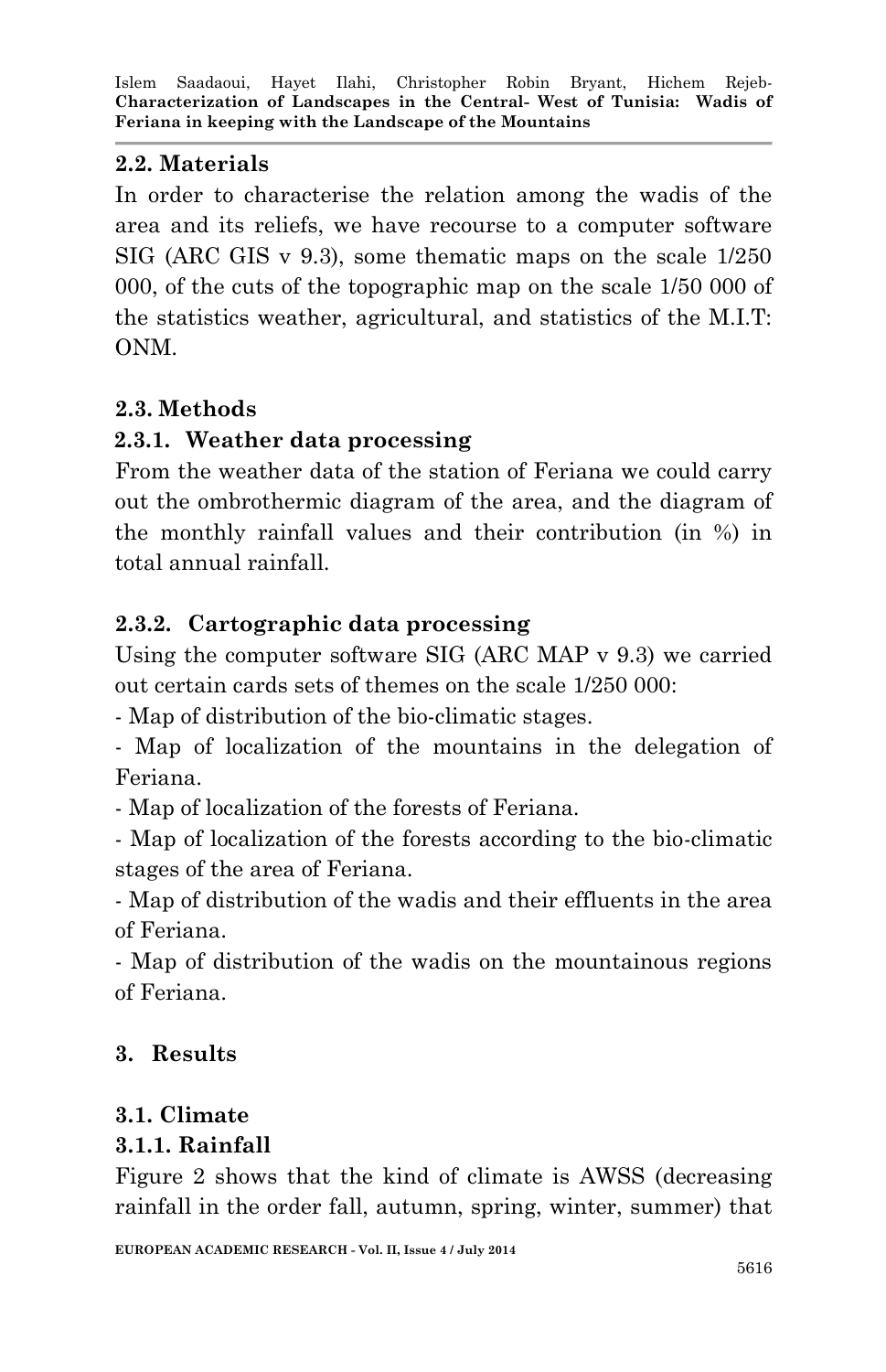one finds cold but not very wet winters and hot and dry summers.

Delegation of Feriana: a continental Mediterranean region trend, where the maximum rainfall tends to move toward the fall to the summer and minimum in the summer to the winter.



**Fig.2. Average of seasonal rainfall and their contribution (in %) at an annual rainfall total**

Figure 3 shows that the daily maximum rains of the summer occur generally in June and in August.



**Fig.3. Monthly rainfall values and their contribution (in %) on the whole annual rainfall**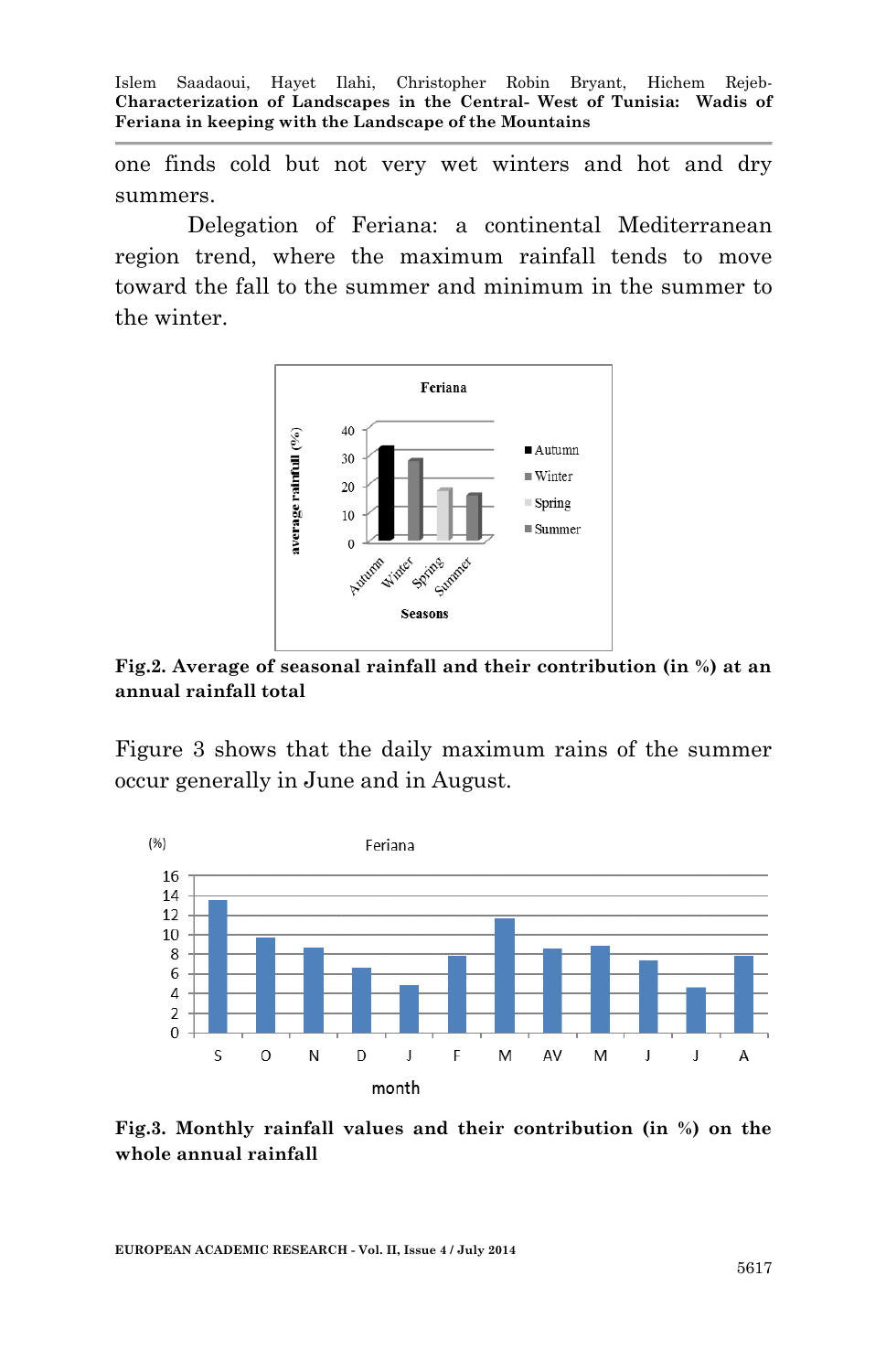#### **3.1.2. Temperature**

**Table1. Monthly rainfall values and their contribution (in %) in total annual rainfall**

| Station   | annual   | monthly |        | monthly |      | thermal amplitude |      |      |
|-----------|----------|---------|--------|---------|------|-------------------|------|------|
|           | average  | average |        | average |      |                   |      |      |
|           |          | Jany.   | Juill. | Min.    | Min. | Annual            | Jan  | July |
|           |          |         |        | Jan.    | July |                   |      |      |
| Feriana   | $16.3\,$ | 7.3     | 25.9   | $1.2\,$ | 34.0 | 18.6              | 11.1 | 18.1 |
| Kasserine | 16.4     | 7.2     | 26.2   | 1.9     | 35.0 | 18.0              | 10.8 | 17.4 |
| Thala     | $15.3\,$ | 5.9     | 26.1   | 1.9     | 33.4 | 20.2              | 8.3  | 16.6 |

The annual average temperature lies between 15 and 18°c. The annual thermal amplitude is high (18.5 and 20°c). The minima's of January are relatively low with 2°c, while the maximal's of July are close to 34°-37°c.



**Fig. 4. Bioclimatic map of Feriana**

From the data we summarized the bio-climatic characteristics in table 2:

|  |  |  |  | Table 2. Bioclimatic feature |
|--|--|--|--|------------------------------|
|--|--|--|--|------------------------------|

| Station | Bioclimatic | sub-        | Variant     | ีผ |
|---------|-------------|-------------|-------------|----|
|         |             | bioclimatic |             |    |
| Feriana | Arid        | Superior    | cool winter |    |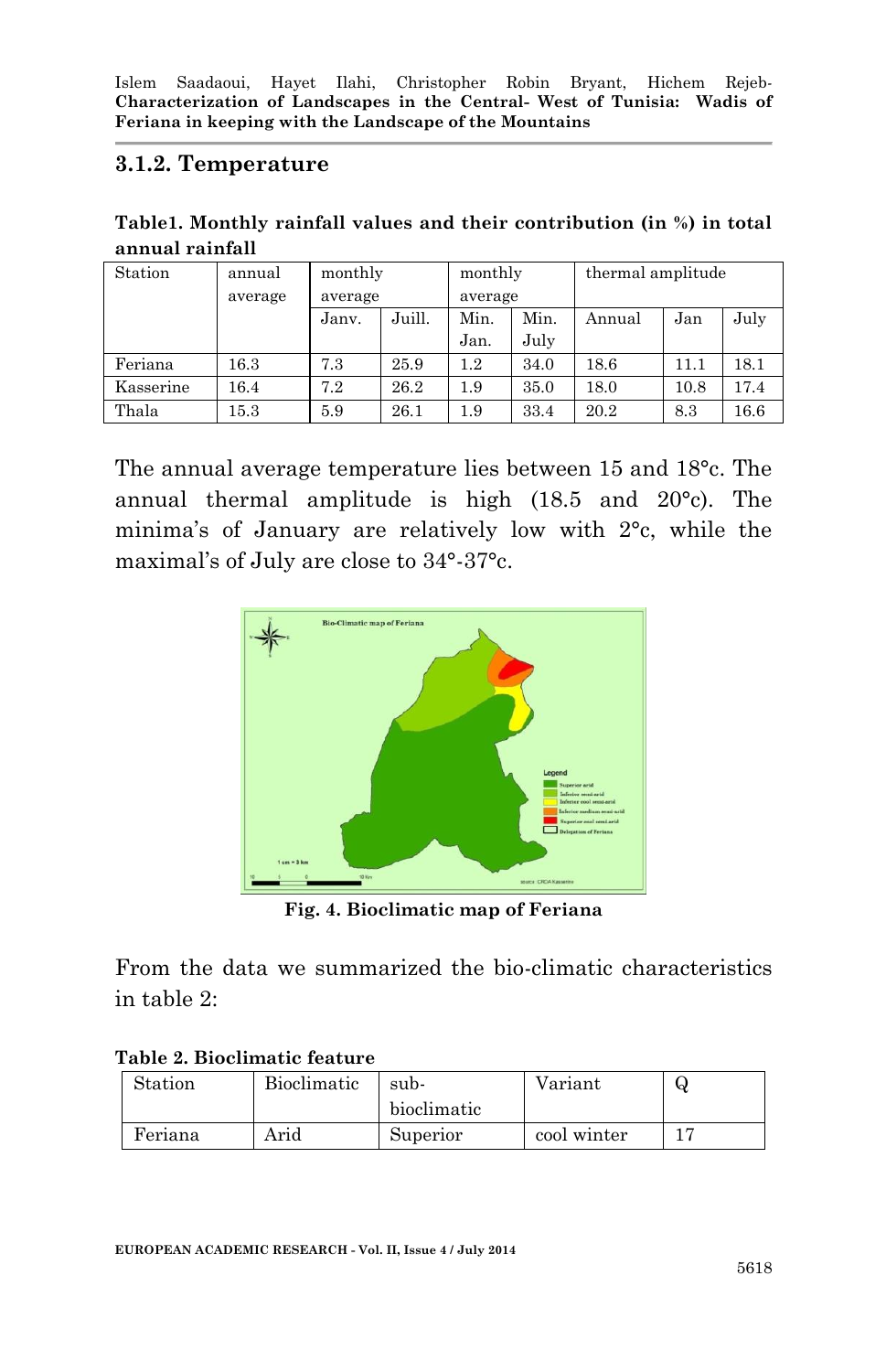#### **3.1.3. Ombrothermic Diagram**

The Ombrothermic diagram shows that the climate is characterized by hot, dry summers and semi-arid mild winters, transition among arid floors in the southwest and semi-arid in the West. During the last decade, drought spreads throughout the year.



**Fig.5. Ombrothermic diagram during the last decade (1999-2010).**

### **3.2. Landscape of mountains**

The analysis of the location map shows mountains which seem to occupy the entire north of the delegation (Bouchebkha) and the central zone (Feriana and Thélepte).



**Fig. 6. Location map of mountains**

**EUROPEAN ACADEMIC RESEARCH - Vol. II, Issue 4 / July 2014**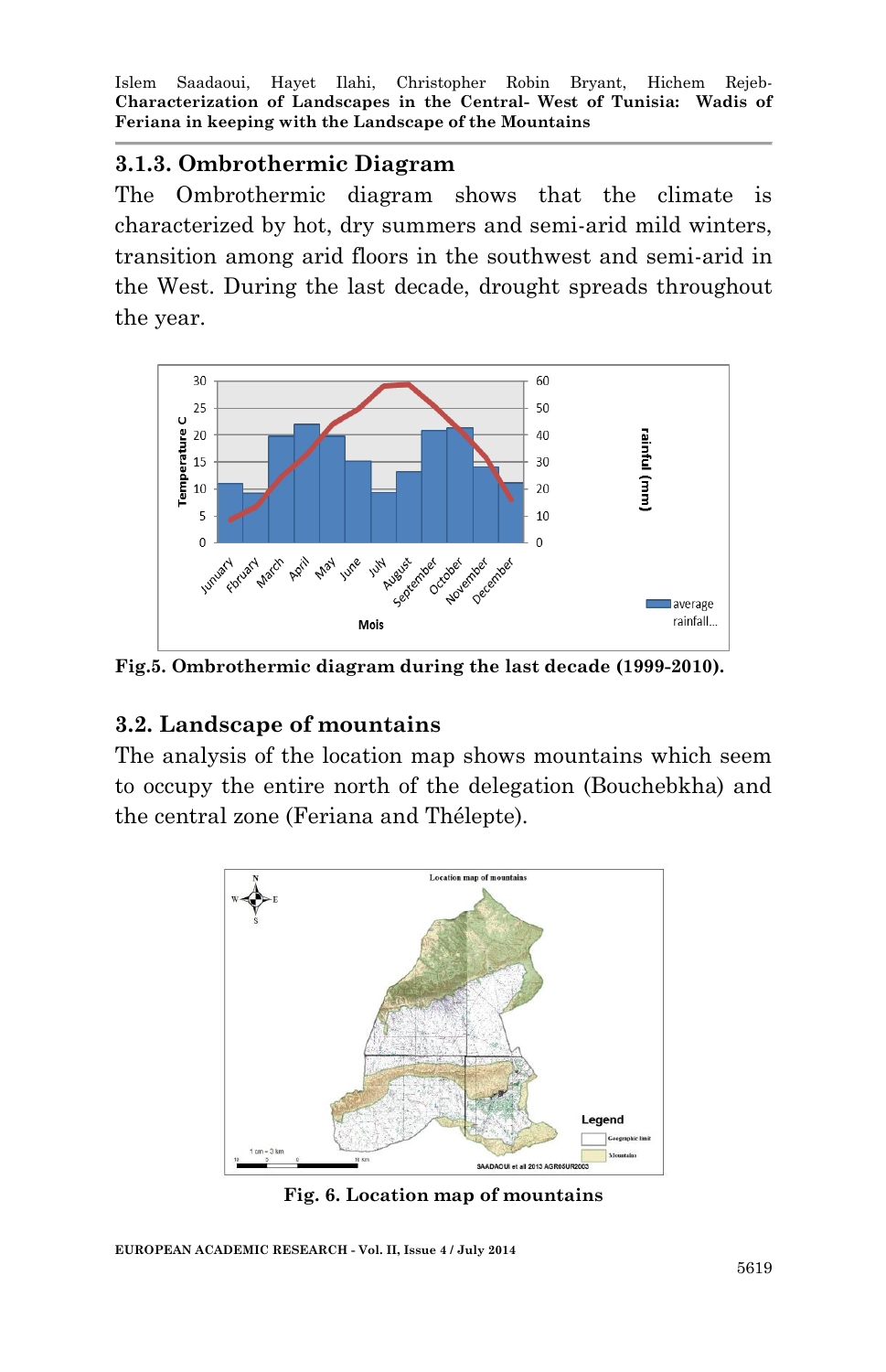# **3.2.1. Djebel Feriana**

### **Geological outline**

Djebel Feriana corresponds to a dis-symmetrical anticlinal structure of axial plan EW slightly plunged towards the south with a rectified northern side and a southern side with weak dip. It is overall length is of approximately 4 km and its aperture is about 3°. It belongs to a series of outcrops in the east and the north-west of the region of Feriana. They are links anticlines separated by synclinal basins directed appreciably EW.



**Fig.7. Block diagram showing the three-dimensional fitting of the geological formations on the level of the area of Feriana (OTC)**

### **Geographical location**

Feriana is in the western part of central Tunisia to 745 m of altitude. The solid mass of Djebel Feriana is located in central Tunisia. It occupies the southern part of the sheet of Feriana (n°91) and the northern part of the sheet (n°100) of the Soulah wadi.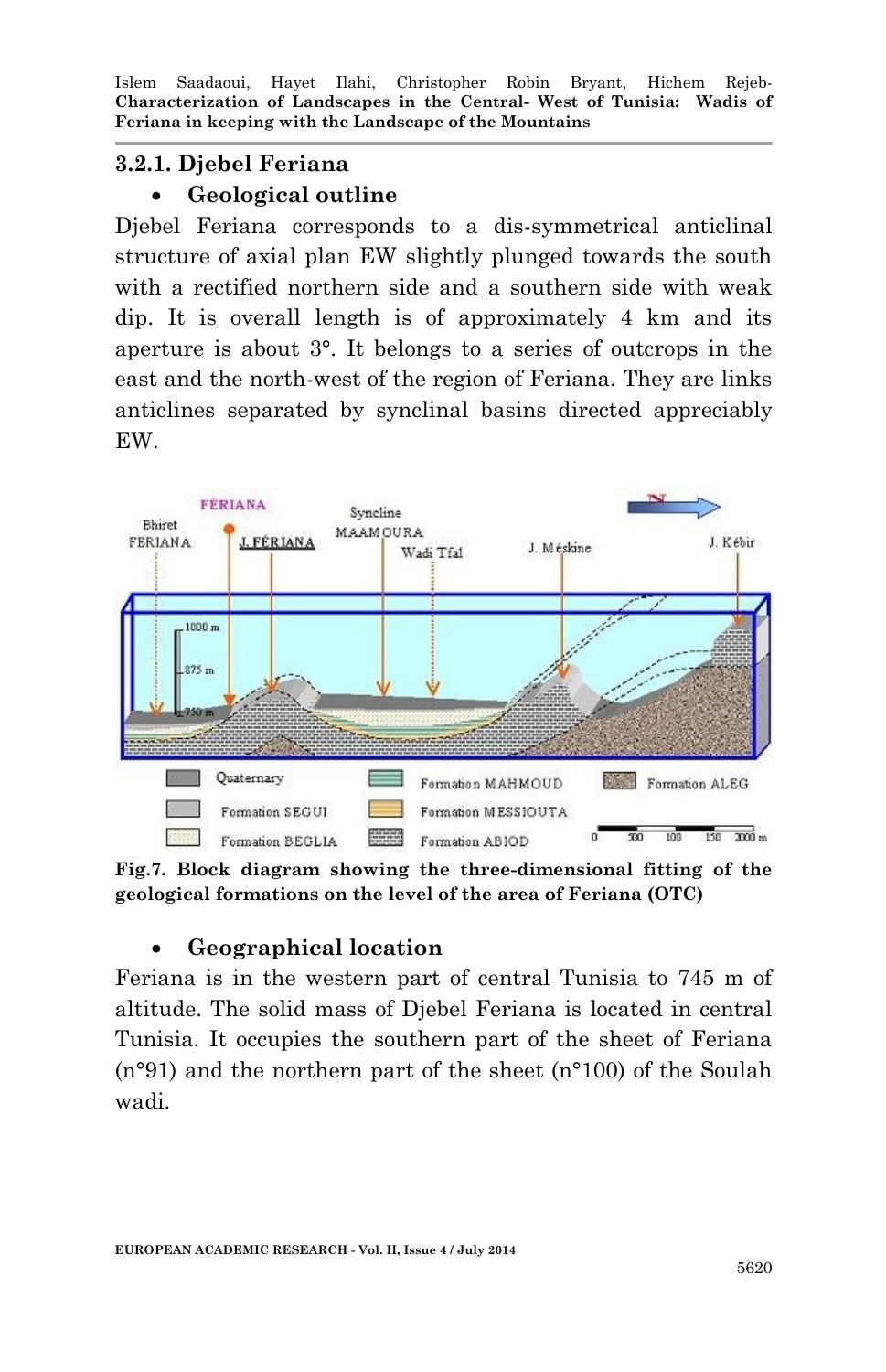

**Figure.8. Extract of the topographic map of Feriana and localization of sector of studies (OTC)**

# **3.2.2. Djebel Dernaya (Bouchebkha)**

Figure 9 shows a portion of the sub-region of high steppes. The layers bordering the altitude 700 m, confined among the mountains of Dernaya and Bouhayia, Djebels Sidi Aich, Djebel Majoura kharrouba to the east, and the Algerian border in the west.



**Fig.9. Extract from the topographic map of Bouchebkha (1/50 000) and localization of the sector of study.**

#### **3.3. Forests**

The analysis of the data base of the map of localization of the forests shows that the area presents 20,651 ha of forests, this superficies represent 22% of the delegation's area and 13.1% of the total area of the forest zone of the governorship.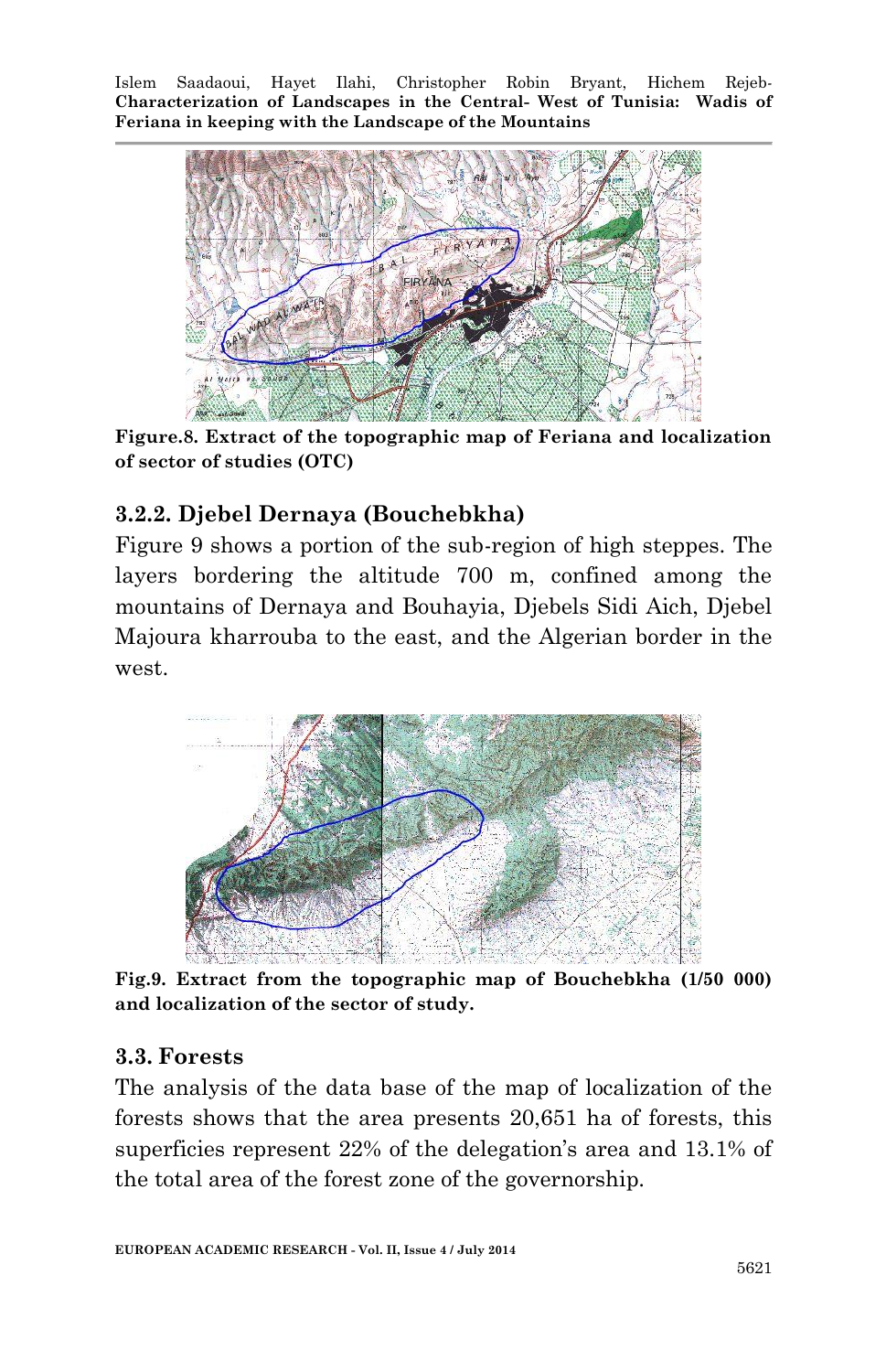

**Fig.10. Localization of the forests in the study site**

# **3.3.1. Distribution of the forests according to the bioclimatic stages**

The map of distribution of the forests shows that most of the forest zones are localised on the semi-arid floor and on altitudes from approximately 800 mr.



**Fig.11. Distribution of the forests according to the bio-climatic stages**

#### **3.4. Wadis and landscape of the area**

Figure 12 shows that Feriana has an hydrographic system which is constituted by 41 wadis.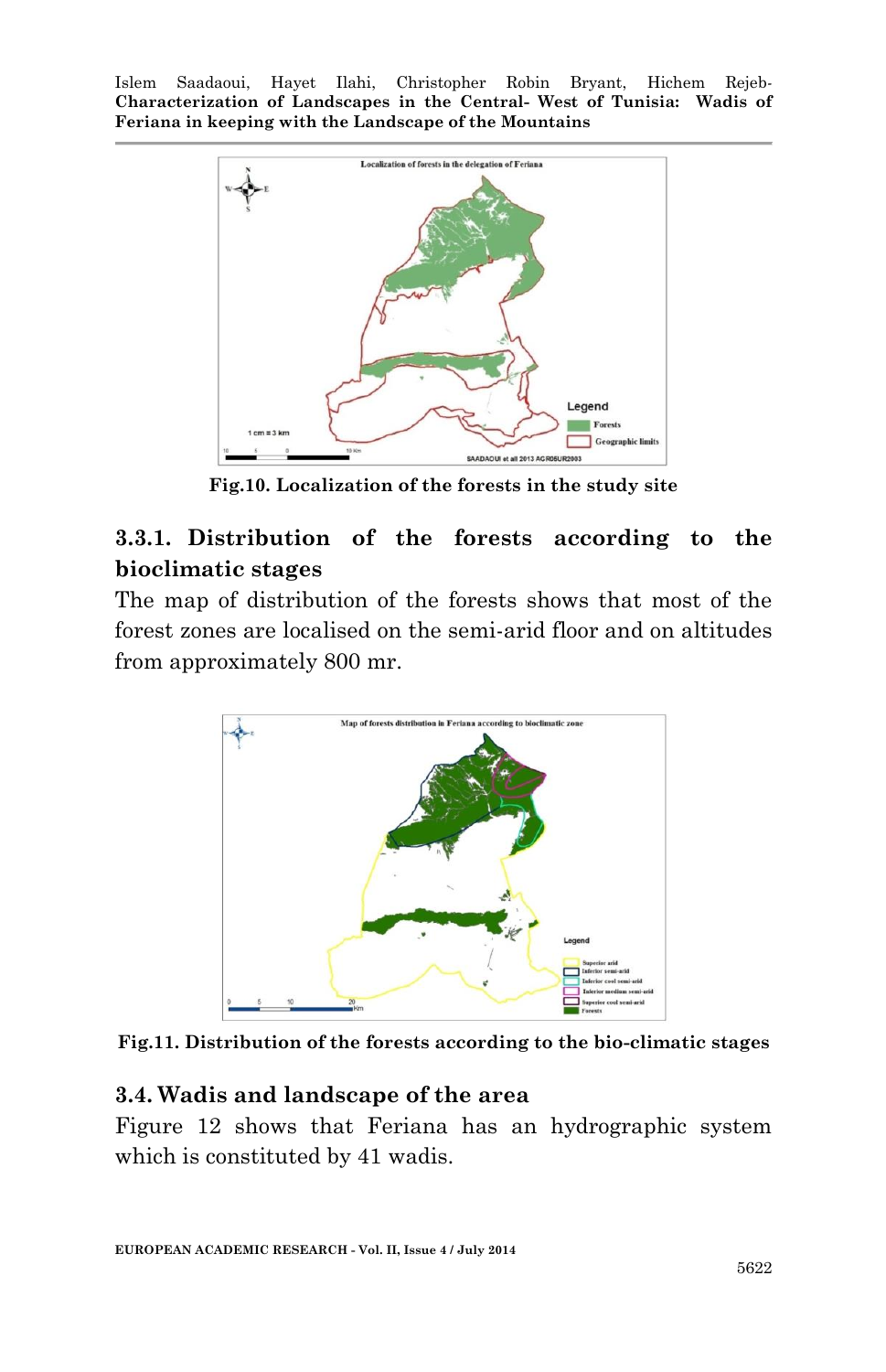

**Fig.12. Map of the wadis in the delegation of Feriana**

From the data of the map of wadis, was performed as shows the following table:

| Wadis           | Length  | % Relative to the total length |
|-----------------|---------|--------------------------------|
|                 |         | wadi                           |
| Wadi BOUHAYA    | 224414m | 18                             |
| Wadi Es SABOUN  | 144362m | 11,5                           |
| Wadi BOUCHEBKHA | 41033m  | 3,3                            |
| Wadi ELKIS      | 57109m  | 4.6                            |
| Wadi EDAM       | 35138m  | 2,8                            |

**Table.4. The most important wadis to the delegation of Feriana**

Figure 13 shows the distribution of wadis in the mountainous regions of Feriana:

Presence of Bouchebka's wadis / Djebel Bouchebka and Bouhaya's wadis /Djebel Feriana. The waters of the wadis that are located at Djebel Bouchebka and are collected through 4 hill lakes.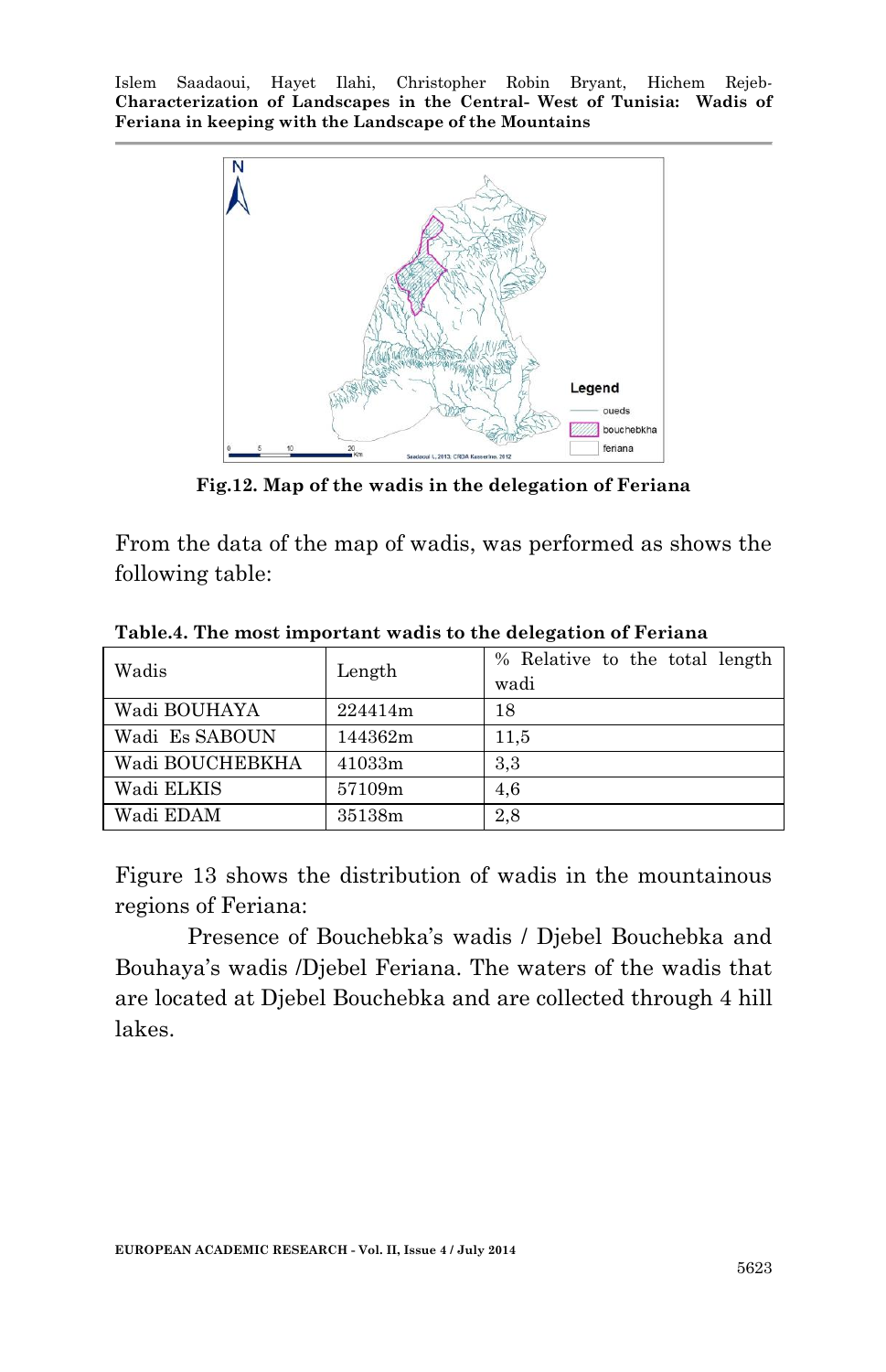

**Fig.13. Distribution of wadis in the mountainous regions of Feriana**

#### **4. Discussion**

The results of the work carried out in this article allow us to reveal the natural character of the landscape in the study area. The climatic study allows us to see the major character of the rainfall to the area of Feriana in the extreme irregularity. The variability of precipitations is accentuated even on a monthly scale. The rains of summer are primarily storms that often fall at the end of summer. So the summer drought remains much accentuated. The Ombrothermic diagram shows us that the period of drought may be spread out along the year. This difficult climatic character is accentuated by a presence of high altitudes and broken reliefs.

The spatial analysis shows that these mountains are characterized by the presence of a system of wadis, such as wadi Bouhaya and wadi Bouchebka that are considered the most important among the hydraulic resources of surface in the governorship of kasserine. These wadis, in keeping with the mountains, offer a typical landscape to the area.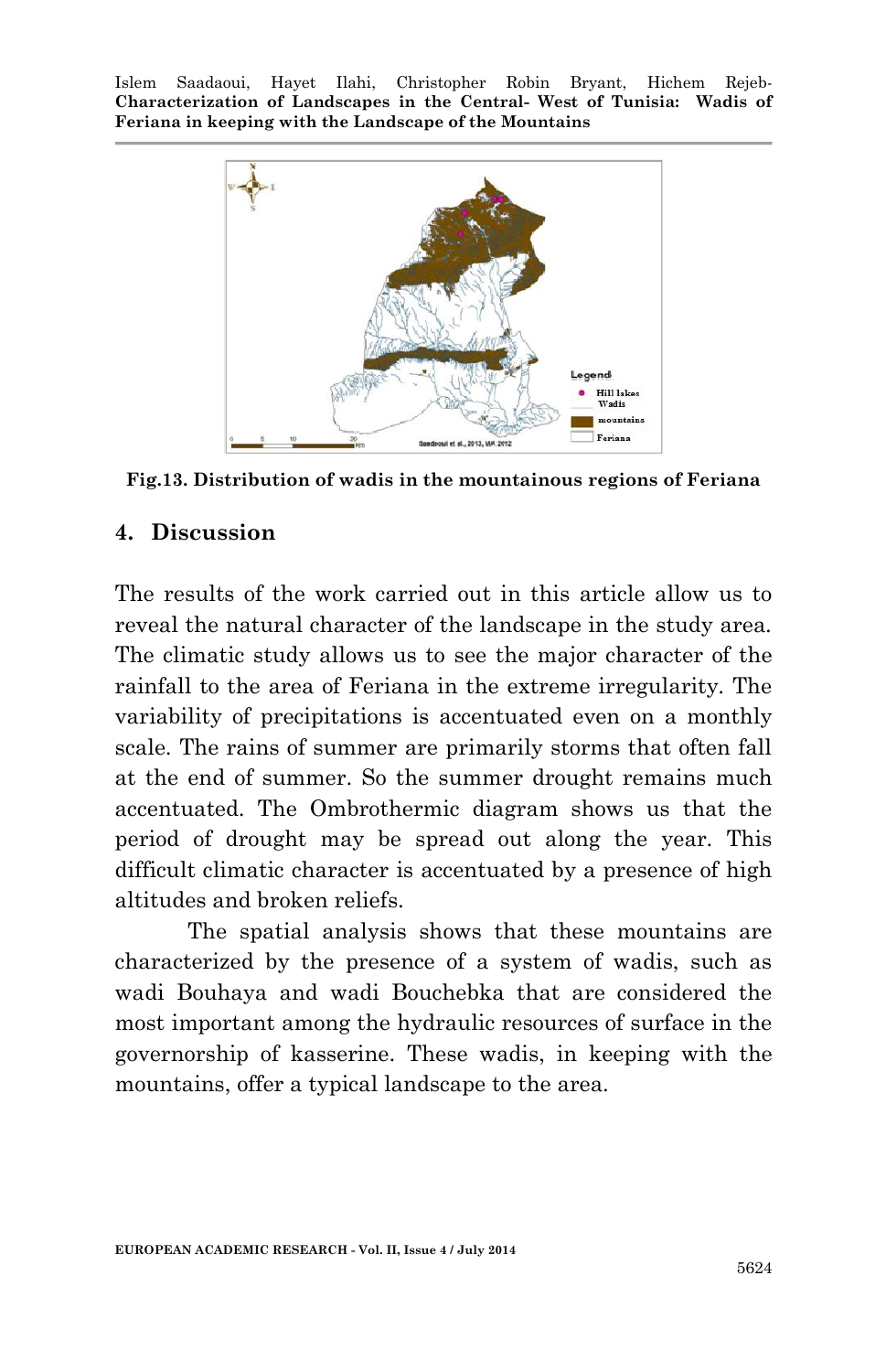#### **5. Conclusion**

This study made it possible to confront spatial analysis thanks to the use of software SIG and the weather data; one thus could reveal the great landscape units of the area of study made up mainly of a landscape of the mountains and landscape of the wadis.

The factor of mountain relief associated with the difficult climate with the delegation is confirmed in the Aspect of the Natural Vegetation (Secondary Forests and Esparto). Despite the wealth of natural resources in the region, it remains a marginalized area. Failures of government policies are the cause of environmental degradation. Government interventions should encourage individuals to increase the use of environmental goods. They can be conducted at the macro level or across a sector. To remedy these deficiencies, the public authorities have an important role to play in the implementation of environmental policy role. They must promote the sustainable development by incorporating optimal management of natural resources and environmental protection (Mamadon, 2003).

# **REFERENCES**

- \_\_\_\_\_\_\_. 2012. «Atlas of Kasserine".
- Berque, A. 2009. "Waters of the mountain landscape." Conference at the Maison Franco, Japan.
- Donadieu, P. and Rejeb, H. 2009. *Abstract paysagiste géomédiation*. Official Printing, Tunis Edition.
- INM. 2012. Ministry of Transport, National Institute of Meteorology. Meteorological data center.
- Ministry of Environment and Development. 2006. "Implementation of the National Action Programme to